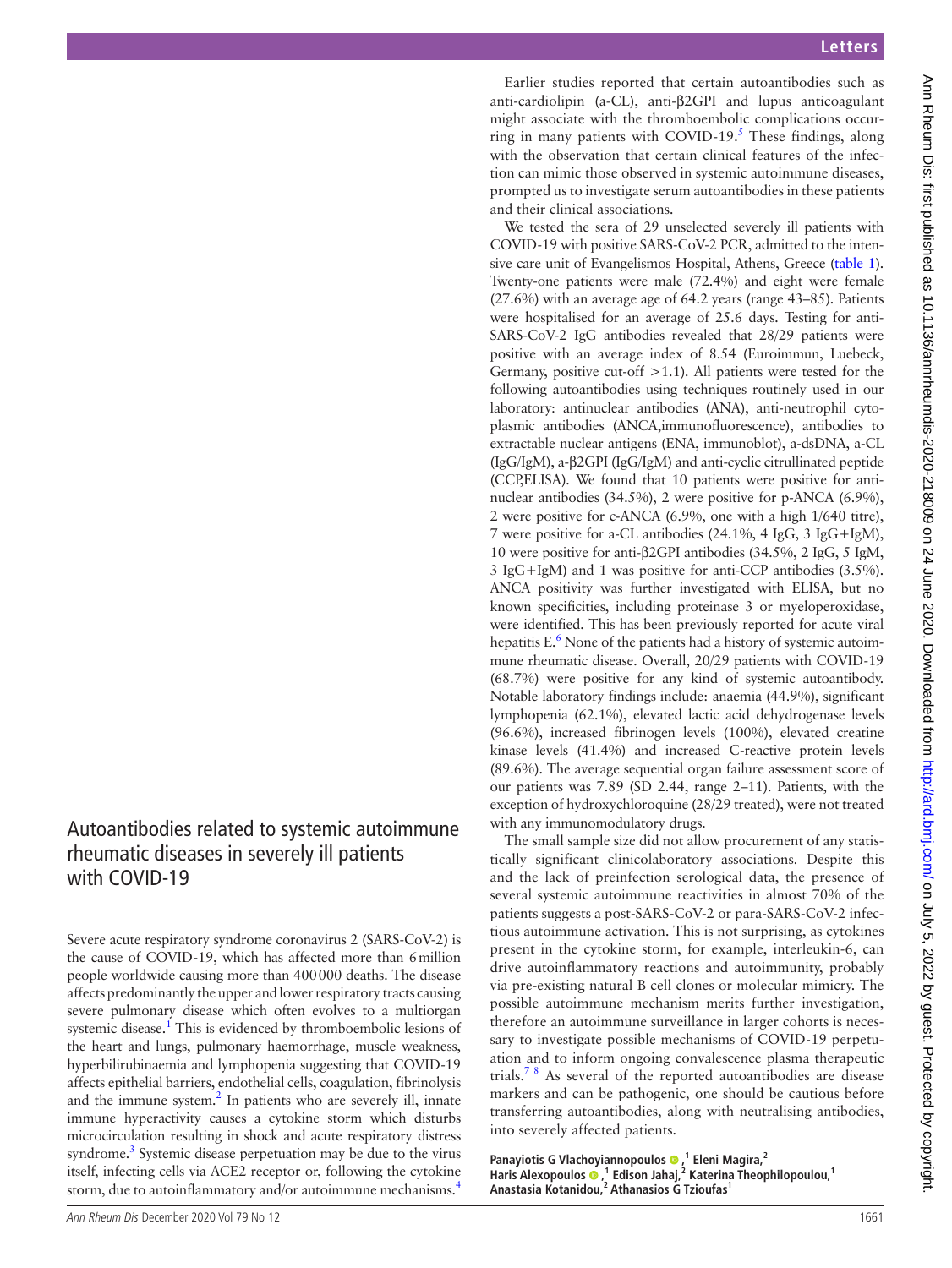<span id="page-1-0"></span>

| The main clinical, laboratory and immunological findings are presented<br>Table 1 |      |                                                                    |                         |                                            |                      |                                         |         |                                      |                   |                                                                                |
|-----------------------------------------------------------------------------------|------|--------------------------------------------------------------------|-------------------------|--------------------------------------------|----------------------|-----------------------------------------|---------|--------------------------------------|-------------------|--------------------------------------------------------------------------------|
| Patient<br>No                                                                     |      | Sex/age Medical history                                            | Anti-SARS-<br>CoV-2 IgG | COVID-<br>19-related<br>symptoms           | <b>SOFA</b><br>score | <b>Pulmonary imaging</b>                | Outcome | <b>Elevated</b><br>muscle<br>enzymes | Prolonged<br>aPPT | <b>Autoantibodies</b>                                                          |
| $\mathbf{1}$                                                                      | M/78 | None                                                               | POS                     | Dyspnoea                                   | 10                   | Diffuse infiltrates and<br>ground glass | Death   | Yes                                  | Yes               | a-CL (IgG)                                                                     |
| 2                                                                                 | M/59 | Sleep apnoea                                                       | POS                     | Fever, cough,<br>dyspnoea                  | 3                    | Diffuse infiltrates and<br>ground glass | Alive   | No                                   | No                | a-CL (IgG+IgM)                                                                 |
| 3                                                                                 | M/70 | Hypertension                                                       | POS                     | Fever, dry<br>cough,<br>dyspnoea           | 10                   | Diffuse infiltrates and<br>ground glass | Alive   | <b>No</b>                            | No                | <b>NEG</b>                                                                     |
| 4                                                                                 | M/46 | Dyslipidaemia                                                      | POS                     | Fever                                      | 8                    | Diffuse infiltrates and<br>ground glass | Alive   | No                                   | No                | NEG                                                                            |
| 5                                                                                 | M/62 | None                                                               | POS                     | Fever, cough,<br>dyspnoea                  | $\,8\,$              | Diffuse infiltrates and<br>ground glass | Alive   | No                                   | No                | <b>NEG</b>                                                                     |
| 6                                                                                 | M/54 | Smoking                                                            | POS                     | Fever                                      | 4                    | Diffuse infiltrates                     | Alive   | Yes                                  | Yes               | ANA 1/320<br>fine speckled<br>cytoplasmic                                      |
| $\overline{7}$                                                                    | M/79 | <b>None</b>                                                        | POS                     | Fever, cough,<br>dyspnoea                  | 9                    | Diffuse infiltrates and<br>ground glass | Alive   | No                                   | No                | <b>NEG</b>                                                                     |
| 8                                                                                 | M/70 | None                                                               | POS                     | Fever,<br>productive<br>cough              | 11                   | Diffuse infiltrates and<br>ground glass | Alive   | No                                   | Yes               | <b>NEG</b>                                                                     |
| 9                                                                                 | M/71 | None                                                               | POS                     | Fever, cough,<br>dyspnoea                  | 9                    | Diffuse infiltrates and<br>ground glass | Alive   | Yes                                  | Yes               | p-ANCA 1/20                                                                    |
| 10                                                                                | M/61 | Coronary artery<br>disease                                         | POS                     | Fever, cough,<br>dyspnoea                  | 3                    | Diffuse infiltrates and<br>ground glass | Alive   | No                                   | No                | ANA 1/320<br>speckled<br>cytoplasmic, p-<br><b>ANCA 1/20</b><br>a-CL (IgG+IgM) |
| 11                                                                                | M/64 | Hyperthyroid,<br>dyslipidaemia                                     | POS                     | Fever, cough,<br>dyspnoea                  | 11                   | Diffuse infiltrates                     | Alive   | Yes                                  | Yes               | c-ANCA 1/640                                                                   |
| 12                                                                                | M/61 | Hypertension,<br>diabetes mellitus                                 | NEG                     | Fever, cough                               | 10                   | Diffuse infiltrates                     | Alive   | No                                   | No                | <b>NEG</b>                                                                     |
| 13                                                                                | M/62 | Smoking,<br>arrhythmia                                             | POS                     | Fever, cough,<br>dyspnoea,<br>diarrhoea    | $\overline{7}$       | Diffuse infiltrates and<br>ground glass | Alive   | Yes                                  | Yes               | a-CL (IgG+IgM),<br>a-CCP 70 IU                                                 |
| 14                                                                                | F/65 | None                                                               | POS                     | Fever, cough,<br>dyspnoea                  | 8                    | Diffuse infiltrates                     | Alive   | No                                   | No                | ANA 1/160 fine<br>speckled nucleolar                                           |
| 15                                                                                | F/58 | Asthma,<br>dyslipidaemia,<br>hypertension,<br>psoriasis, hepatitis | POS                     | Fever,<br>productive<br>cough,<br>dyspnoea | 11                   | Diffuse infiltrates                     | Death   | Yes                                  | No                | a-CL (IgG)                                                                     |
| 16                                                                                | F/85 | Dyslipidaemia,<br>hypertension                                     | POS                     | Fever, cough                               | 8                    | Diffuse infiltrates                     | In ICU  | No                                   | No                | <b>ANA 1/160 fine</b><br>speckled nucleolar,<br>a-β2GPI (IgG+IgM)              |
| 17                                                                                | M/75 | Hypertension, G6PD POS<br>(-), hypothyroidism,<br>renal CA         |                         | Fever, cough,<br>dyspnoea                  | 9                    | Diffuse infiltrates and<br>ground glass | In ICU  | Yes                                  | No                | <b>ANA 1/320 fine</b><br>speckled nucleolar,<br>Ro60, a-β2GPI<br>(lgG)         |
| 18                                                                                | F/60 | Dyslipidaemia                                                      | POS                     | Fever                                      | 9                    | Diffuse infiltrates and<br>ground glass | Alive   | Yes                                  | Yes               | NEG                                                                            |
| 19                                                                                | F/53 | Obesity                                                            | POS                     | Fever, myalgia                             | 10                   | Diffuse infiltrates                     | Alive   | Yes                                  | Yes               | <b>NEG</b>                                                                     |
| 20                                                                                | M/61 | Hypertension,<br>dyslipidaemia                                     | POS                     | Fever, cough,<br>dyspnoea                  | 6                    | Diffuse infiltrates and<br>ground glass | In ICU  | Yes                                  | No                | <b>ANA 1/320 fine</b><br>speckled nucleolar,<br>$a-\beta 2GPI$ (IgG)           |
| 21                                                                                | F/56 | Hypertension,<br>obesity                                           | POS                     | Fever, cough,<br>dyspnoea                  | 9                    | Diffuse infiltrates and<br>ground glass | In ICU  | Yes                                  | Yes               | $a-CL$ ( $lqG$ )                                                               |
| 22                                                                                | M/67 | Diabetes,<br>hypertension,<br>dyslipidaemia                        | POS                     | Headache,<br>cough, fever,<br>fatigue      | 5                    | Diffuse infiltrates and<br>ground glass | Alive   | No                                   | Yes               | c-ANCA 1/20,<br>$a-\beta 2GPI$ (IgM)                                           |
| 23                                                                                | F/66 | <b>Obesity</b>                                                     | POS                     | Fever, cough                               | 9                    | Diffuse infiltrates and<br>ground glass | Alive   | Yes                                  | No                | <b>ANA 1/160 fine</b><br>speckled nucleolar,<br>$a-\beta 2GPI$ (IgM)           |
|                                                                                   |      |                                                                    |                         |                                            |                      |                                         |         |                                      |                   | Continued                                                                      |